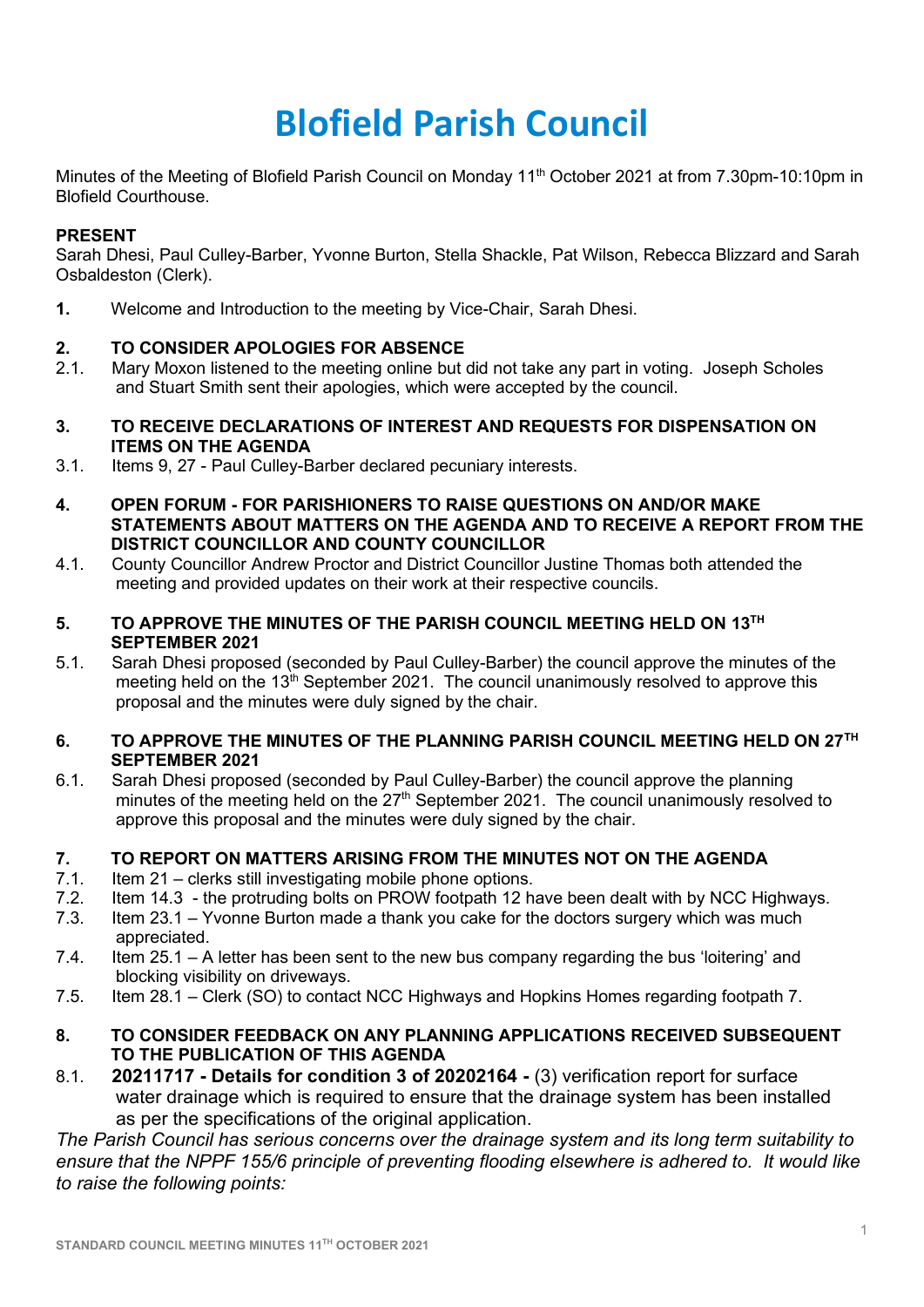*It is noted that there are various date discrepancies in the report suggesting that work was carried out for the report in 2019 which contradicts the dates reported in 1.3 of July & August 2021.* 

*The fact that the driest months were used for drainage tests are not reflective of the prolonged periods of rain that have been experienced in recent wetter months, therefore we would question the reliability of the drainage statistics provided.* 

*During Winter months we have seen the drainage system fail with overtopping at the infiltration basin, which contradicts NPPF 155/6.* 

*Why has the erosion at headwall 3 not been explored further? If this system is to be sustainable for long term suitability then all parts of the system need to be fully working. Continued erosion could lead to the headwall being blocked and resulting system failure. This report makes no mention of how to ensure the long term suitability.* 

*How were the pipes checked to ensure that material is not being built up within the pipes which could lead to system failure?*

*Various parts of the ditch have noted to have suffered from slumping. If slumping continues then surely this will lead to system failure and again result in the unsuitability of the drainage system for long term use.* 

*The Parish Council would urge the planning authority to look into the flooding issues / concerns raised as a whole considering the admission from the LLFA that the approved drainage system for the proposed Bennetts development is flawed and should not have been passed – the same blind ditch system that this infiltration basin eventually drains into.* 

## **9. TO RECEIVE AN UPDATE FROM NCC CHILDRENS SERVICES / BROADLAND DISTRICT COUNCIL REGARDING THE NEW SCHOOL AND AGREE ANY NECESSARY ACTIONS**

- 9.1. The land transfer of the 3 Wyngates pieces of land has taken place from Norfolk Homes to Broadland District Council (BDC). NCC Childrens Services hope to get the surveys of the large piece of land done as soon as possible to progress the new school development.
- 9.2. Box blight in the box hedging in the bandstand small piece of land is likely to be removed and replaced. BDC are investigating this.

## **10. TO RECEIVE AN UPDATE ON MARTY'S MARSH AND AGREE ANY NECESSARY ACTIONS**

- 10.1. An environmental Agency Officer has visited Marty's Marsh and reviewed the culvert repair work carried out in 2020. He completely understood why the council took on the repairs and he has noted it on their records. Future works to the culvert will require permits etc. See attached report (Appendix A).
- 10.2. The Clerk (ME) has secured the title deeds for most of the parcels of land surrounding the marsh. As the west bank is not registered, the clerk has asked Paul Sellick at NCC Highways if NCC will take on responsibility for the maintenance of it.
- 10.3. The tree works were undertaken on  $29<sup>th</sup>$  September and a work party of the Friends was organised to assist the contractor in moving the cuttings to the chipper so that it can be chipped in readiness for the paths in the winter.
- 10.4. Some councillors along with Helen Sibley, GI Officer for Broadland attended the CPRE Awards ceremony on 16th September. The work of Blofield Parish Council (purchasing the site), Broadland DC (helping to purchase the site and guidance), the Friends of Marty's Marsh (all the work opening up the site and keeping the paths clear), Bure Valley Conservation Group (for cutting and clearing the marsh meadow), Brundall and Blofield Sea Scouts (for being so energetic and getting so many jobs done) and The Woodland Trust (suppling trees and hedging), have been recognised for creating an open space for public access and for establishing the Conservation area. We hope to display a copy of the award at the site.

Yvonne Burton proposed (seconded by Stella Shackle) the council purchase two A5 boards at the cost of £48 + VAT, detailing the CPRE award to be displayed at Marty's Marsh. The council resolved to approve this proposal. Yvonne Burton to arrange.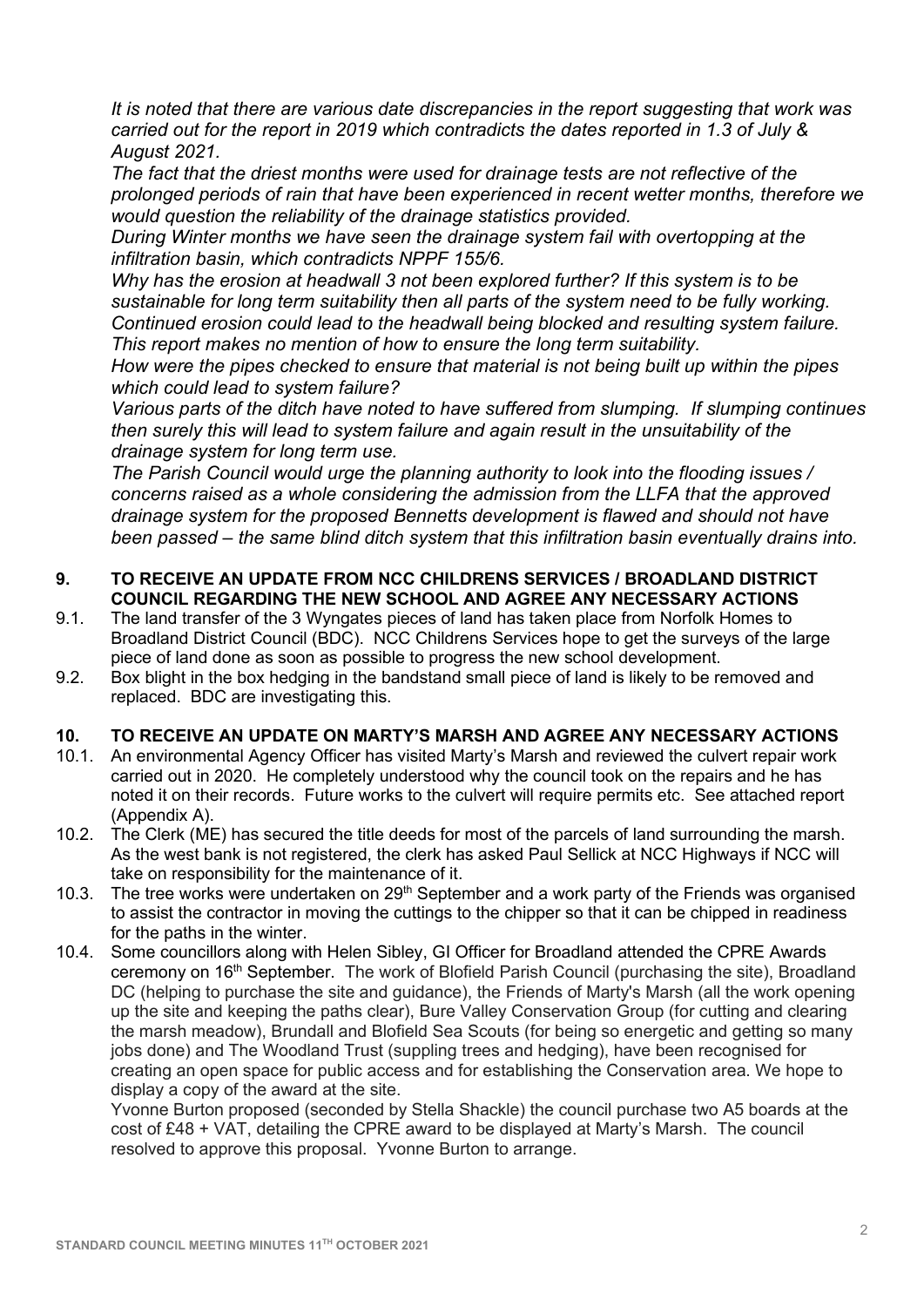## **11. TO CONSIDER A REVIEW OF ONGOING MAINTENANCE AT MARTY'S MARSH**

- 11.1. Yvonne Burton suggested the council look into two cuts at Marty's Marsh (with BVCG), to consider the first March/April and the second in September. It was suggested to refer back to the Marty's Marsh Management Plan to see when the best timings are around wildlife needs. The council unanimously resolved to increase the cutting to twice a year.
- 11.2. Norfolk Wildlife Trust have agreed to do a survey of the site in the Spring.

#### **12. TO RECEIVE AN UPDATE ON THE BRIDGE PROJECT AT MARTY'S MARSH AND AGREE ANY NECESSARY ACTIONS**

12.1. A site meeting took place with Brundall Parish Council, Environment Agency representative and the Green Infrastructure Officer from BDC. See attached report (Appendix B).

## **13. TO RECEIVE AN UPDATE ON THE CHURCHYARD AND FACULTY REQUESTS**

- 13.1. Headstones work on category 5 headstones has commenced.
- 13.2. Wall repairs the council are awaiting the faculty approval, it is hoped that the work can be carried out in December 2021.
- 13.3. The church volunteer has completed the clearing, cleaning and oiling of the new wooden churchyard gates. Sarah Dhesi proposed (seconded by Yvonne Burton) the council make a donation of £10 to the church flag fund. The council resolved to approve the proposal.

## **14. TO REVIEW APPROVE A SELF-CLOSING MECHANISM FOR THE CHURCHYARD GATE**

14.1. Stile/Gate – The PCC have requested a self closing mechanism on the gate. The council are awaiting the approval from the Blofield Parochial Church Council (PCC) for the detailed self-closing mechanism for the churchyard gate. Following this approval will be required by the Archdeacon. Clerk (SO) to obtain more detail about the self-close mechanism.

#### **15. TO RECEIVE AN UPDATE REGARDING COURTHOUSE ASBESTOS SURVEY, FULL SURVEY AND WINDOW REPAIRS AND AGREE ANY NECESSARY ACTIONS**

- 15.1. The Clerk (SO) reported that the asbestos survey has been received and no major issues identified.
- 15.2. The Clerk (SO) advised that the full survey of the Courthouse has now been received too. There is a great deal of detail (with a maintenance plan and budget) to look at and understand, then work will need to be prioritised. The clerk suggested a working party of council / courthouse management committee representatives to take things forward. Stella Shackle offered to join this working party.
- 15.3. The surveyor has suggested a valuation of £1.5million for Blofield Courthouse, Paul Culley-Barber proposed (seconded by Sarah Dhesi) the council increase the insurance valuation accordingly. Clerk (SO) to arrange the increase in the insurance cover.
- 15.4. The Clerk (ME) has submitted the planning application for the windows repairs. Further quotations for the scaffolding required for the windows work are still outstanding. Clerk to obtain further quotations and liaise with Courthouse Management Committee regarding the work.

#### **16. TO RECEIVE AN UPDATE REGARDING THE COUNTRY PARK LAND LINKED TO THE 20171386 MEMORIAL HALL BRUNDALL DEVELOPMENT AND AGREE NEXT ACTIONS**

- 16.1. Council representatives have met with Brundall regarding working together on the Country Park land. The working group agreed with BDC planner Charles Judson, that the design and development of the site should be taken on by one or both of the councils, not by Hopkins Homes.
- 16.2. Creating an independent organisation/charity of some sort to look after and run the land was discussed at the working group. Brundall Parish Council are going to take this back to their council for consideration.
- 16.3. Brundall Parish Council have already held a consultation with their parishioners regarding the Country Park and other Open Space linked to this development.
- 16.4. Blofield Parish Council discussed setting up their own online consultation for their parishioners and it was unanimously agreed to set up a simple survey online to gauge parishioners' views.
- 16.5. A site visit has been arranged for Blofield Parish Councillors to visit the site as no one has been on the land yet.

#### **17. TO APPROVE INVOICES FOR PAYMENT, NOTE COUNCIL FUNDS AND REVIEW INTERNAL MONTHLY CHECKS**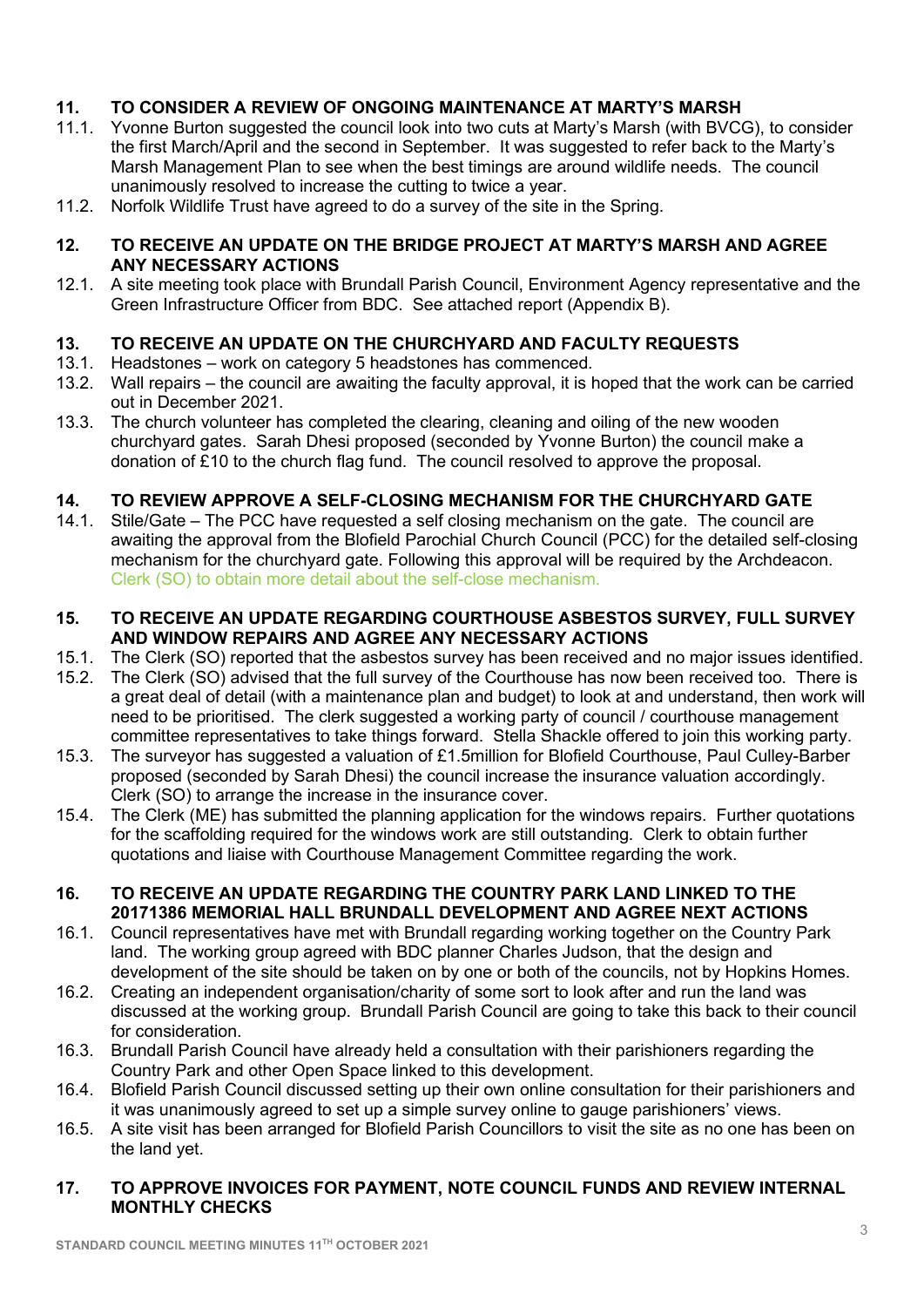17.1. Sarah Dhesi proposed (seconded by Stella Shackle) the council approve all payments of vouchers #94 - #111 totalling £4,415.19 (see Appendix C). The council unanimously resolved to approve this proposal. Clerk (SO) to make payments.

#### **18. TO NOTE THE RECEIPT OF THE AGAR FORM FOR THE FINANCIAL YEAR TO 31/3/2021 AND AGREE ANY NECESSARY ACTIONS (SO)**

18.1. The council noted receipt of the external auditor repot and certificate 2020/21. No actions required.

## **19. TO CONSIDER AN ALTERATION THE MARTYS' MARSH LECTERNS**

19.1. Sarah Dhesi proposed (seconded by Paul Culley-Barber) the council spend up to £50 on replacement vinyl labels to cover the incorrect contact details on the lecterns.

## **20. TO CONSIDER SAM SIGN COSTINGS AND AGREE ANY NECESSARY ACTIONS**

20.1. The council agreed to apply for funding from the Parish Partnership Scheme 2022/23 for a fixed VAS Speed Sign (solar powered) for the parish. Location to be determined. The council unanimously resolved to approve this proposal.

## **21. TO CONSIDER A JOB EVALUATION QUOTATION FROM NPTS**

21.1. Sarah Dhesi proposed (seconded by Stella Shackle) the council request NPTS do a job assessment of the Clerk and Deputy Clerk roles to review responsibilities and salaries. The council unanimously resolved to approve this proposal. Clerk (SO) to action.

#### **22. TO CONSIDER A NEW LOCATION FOR THE BLOFIELD POST OFFICE BENCH AND THE NOTICEBOARD**

22.1. The council agreed to move the bench to the courthouse gardens until the spring when a new location will be determined. The council agreed to see what happens with the noticeboard and if any contact is made by the post office owner.

## **23. TO CONSIDER A LOCATION AND PRESENTATION FOR THE MEMORIAL TOKEN**

23.1. Following detailed discussion, the council agreed to position it on the outside of the library. Clerk to contact NCC library services to see if this is possible and arrange a small presentation.

#### **24. TO CONSIDER IMPROVING THE CIRCULATION OF THE COUNCIL NEWSLETTER AND DONATIONS TO FOCAL POINT**

24.1. After detailed discussion, the council agreed to obtain the printing costs of Focal Point for Blofield and Blofield Heath to enable an informed discussion at the next meeting.

#### **25. TO NOTE A BLOFIELD HEATH BENCH REPORT AND AGREE ANY NECESSARY ACTIONS**

- 25.1. Pedham Road Bench This is in good condition and was treated with wood preserve in September 2021 by Keep Blofield Special.
- 25.2. Mill Close Bench this bench requires some wood repairs. The clerks have arranged for our handy man to make some low-cost repairs.

## **26. TO CONSIDER ANY ACTION REGARDING OVERNIGHT PARKING IN THE PARISH**

26.1. The council discussed the parishioners concerns and agreed to contact NCC Highways to see if they can put a 'no overnight parking' sign up.

## **27. TO RECEIVE AN UPDATE ON HIGHWAYS ENTRANCES FROM THE 'OLD SCHOOL SITE' AND AGREE ANY NECESSARY ACTIONS**

27.1. The council noted correspondence regarding a second entrance into the 'old school site' and agreed to keep pushing this need at every opportunity.

## **28. TO RECEIVE AN UPDATE ON THE TOWN PIT AND AGREE NECESSARY ACTIONS**

The reed has now died back. The council agreed to get quotations for clearing the dead reed and silt out of the pond and tidying the pond. Quotations to include the cost of removal of the two fallen trees too.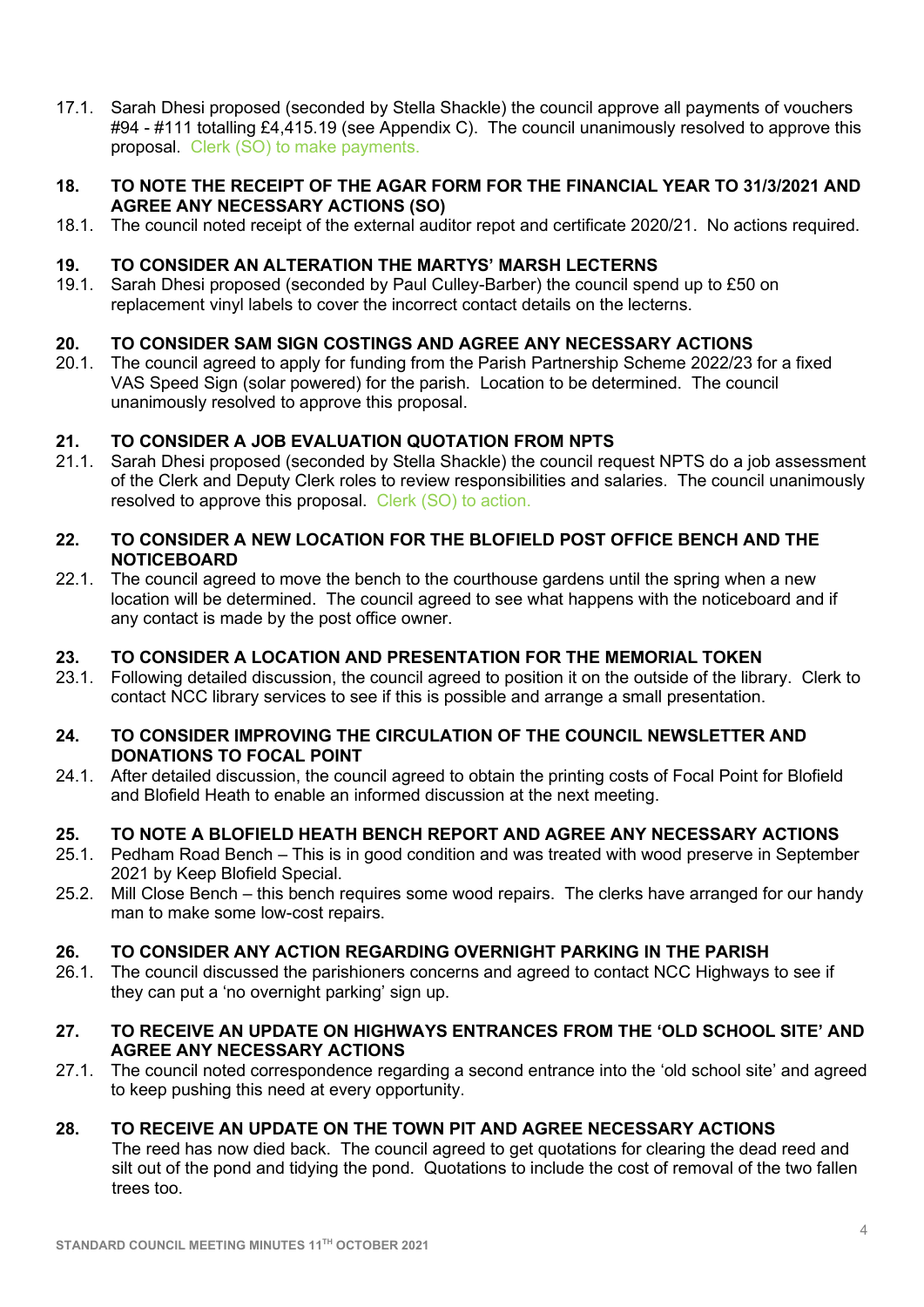The council have checked and the town pit is not registered with land registry. The council have obtained the boundary from the adjacent land registry record. The council have had the town pit on their asset register (as a nominal £1) since our asset register in 2013/14.

## **29. TO RECEIVE AN UPDATE FROM THE HIGHWAYS ENGLAND DESIGNATED FUNDS TEAM**

29.1. Sarah Dhesi reported that there was no update.

*Paul Culley-Barber proposed (seconded by Sarah Dhesi) the council extend the meeting beyond 10pm in order to complete the agenda and suspend standing order item 3w. The council unanimously resolved to approve this proposal.*

## **30. TO CONSIDER PARISH PARTNERSHIP SCHEME BIDS FOR 2022/23**

30.1. The council agreed to make an application for a portable speed sign. Sarah D to work on the application and bring it back to the council.

## **31. TO RECEIVE AN UPDATE ON THE BLOFIELD AND BRUNDALL GOOD NEIGHBOUR SCHEME**

31.1. Yvonne provided a report and update on the work of the Good Neighbour Scheme. They have had lots of befriending requests. They have some funds and have started to request a donation for the cost of petrol. The AGM will take place on the 19<sup>th</sup> October 2021.

## **32. TO RECEIVE AN UPDATE ON THE MEN'S SHEDS PROJECT**

32.1. Sarah Dhesi gave a brief update on this project taking place in Brundall.

## **33. TO CONSIDER A REQUEST TO CLEAR THE PROW FOOTPATH 10 AND AGREE ANY NECESSARY ACTIONS (SD/YB)**

33.1. The footpath warden visited PROW footpath 10 before the council meeting and is unclear what the issues are with the path. The footpath warden will contact the parishioner to discuss further.

# **34. TO RECEIVE A REPORT ON DEFIBRILLATORS IN THE PARISH**

34.1. The Clerk (ME) reported that are 3 defibrillator machines in/next to the parish. There is one at Heathlands, the club house at Margaret Harker Hall, one on the Scouts Hut at Bay Bridge and one in the telephone box in Pedham. It has not been possible to obtain any data on the usage of these machines.

## **35. TO RECEIVE THE CLERK'S REPORT & CORRESPONDENCE**

- 35.1. The council noted the current review of BDC gambling policies.
- 35.2. The council noted parishioner concern regarding vandalism of properties within the parish. The council have referred the matter to the local police.
- 35.3. Broadland District Council have confirmed that they are still forwarding street / road name suggestions from developers to the Parish for their comments and they are still encouraging developers to work with Parish Council's in choosing street names. Where a developer does not have a suggestions BDC will contact the Parish for suggestions.

## **36. OTHER REPORTS AND ITEMS FOR THE NEXT AGENDA**

- 36.1. Cluster meeting on the  $27<sup>th</sup>$  October Stuart Smith
- 36.2. Town Pit Sarah Dhesi
- 36.3. Designated Funds Sarah Dhesi

# **37. TO NOTE THE DATE OF THE NEXT PARISH COUNCIL MEETING**

- 37.1. Monday 8<sup>th</sup> November 2021 at 7:30pm at Blofield Courthouse
- **38. TO RESOLVE TO PASS A FORMAL RESOLUTION (UNDER THE PUBLIC BODIES AND ADMISSIONS TO MEETINGS ACT 1960) TO EXCLUDE THE PRESS AND THE PUBLIC FOR THE REMAINING AGENDA ITEMS**
- 38.1. Paul Culley-Barber proposed (seconded by Yvonne Burton) the council pass the resolution detailed above. The council unanimously resolved to approve this proposal.